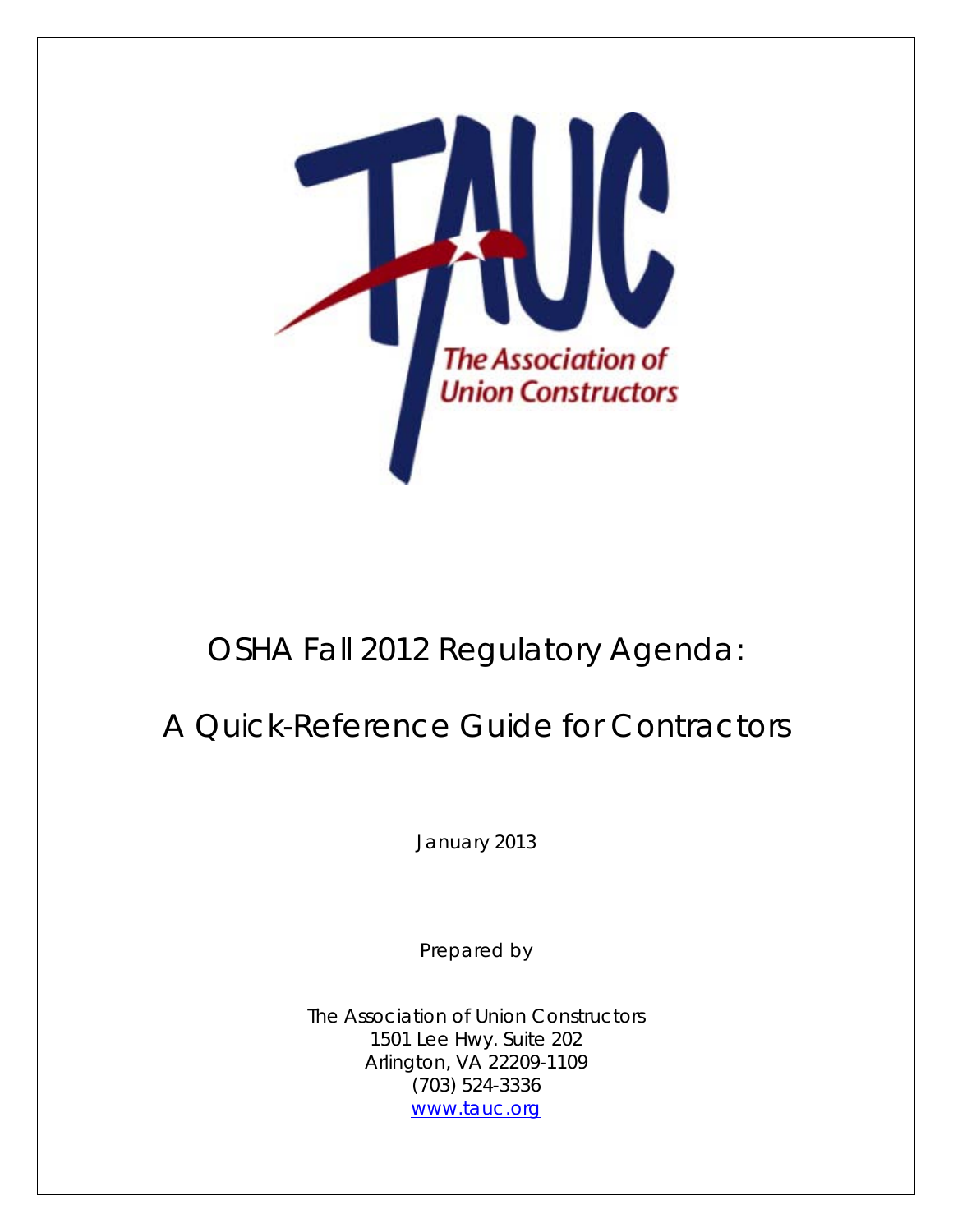# Introduction

Each year, the Department of Labor's Occupational Safety and Health Administration (OSHA) publishes one or more Semi-Annual Regulatory Agendas and Regulatory Plans. These two related documents provide an invaluable overview of the major safety-related rulemakings the agency plans to focus on in the coming months – actions that will have a significant impact on the union construction industry.

Unfortunately, the sheer volume of data included in the Department's Agenda and Plan makes it difficult and time-consuming for contractors to find and isolate the small slices of information relevant to their businesses. As a service to its members, in 2011 The Association of Union Constructors (TAUC) began compiling Quick-Reference Guides each time a new Agenda and/or Plan was released. We do the hard work for you: we sift through the entire Agenda, pick out the items that will have a direct impact on union contractors, and put all of the information together in a brief and easy-to-read format. What's more, we go a step further and provide important context and analysis for each rulemaking, helping contractors gain a greater understanding of the ins and outs of OSHA's regulatory activities.

# How to Use the Guide

The Quick Reference Guide arranges the relevant items from the Regulatory Agenda and Plan into five categories:

*[Completed Actions:](#page-2-0)* Rulemakings and other activities that have been finalized by OSHA since the last Agenda was released and are now part of the official regulations.

*[Long-Term Actions:](#page-4-0)* Rulemakings and other activities for which no formal rulemaking procedure has yet been established.

*[Pre-Rule Stage:](#page-4-0)* Rulemakings that are in the process of being prepared for eventual public release.

*[Proposed Rule Stage:](#page-6-0)* Rulemakings that have been (or soon will be) released as formal proposals for public comment.

*[Final Rule Stage:](#page-10-0)* Rulemakings that have been (or soon will be) fully completed and finalized as new binding regulations.

Each item is categorized and briefly summarized. Next to its title, the regulation identifier number (RIN) for each item is given. To learn more about a particular item, simply click on the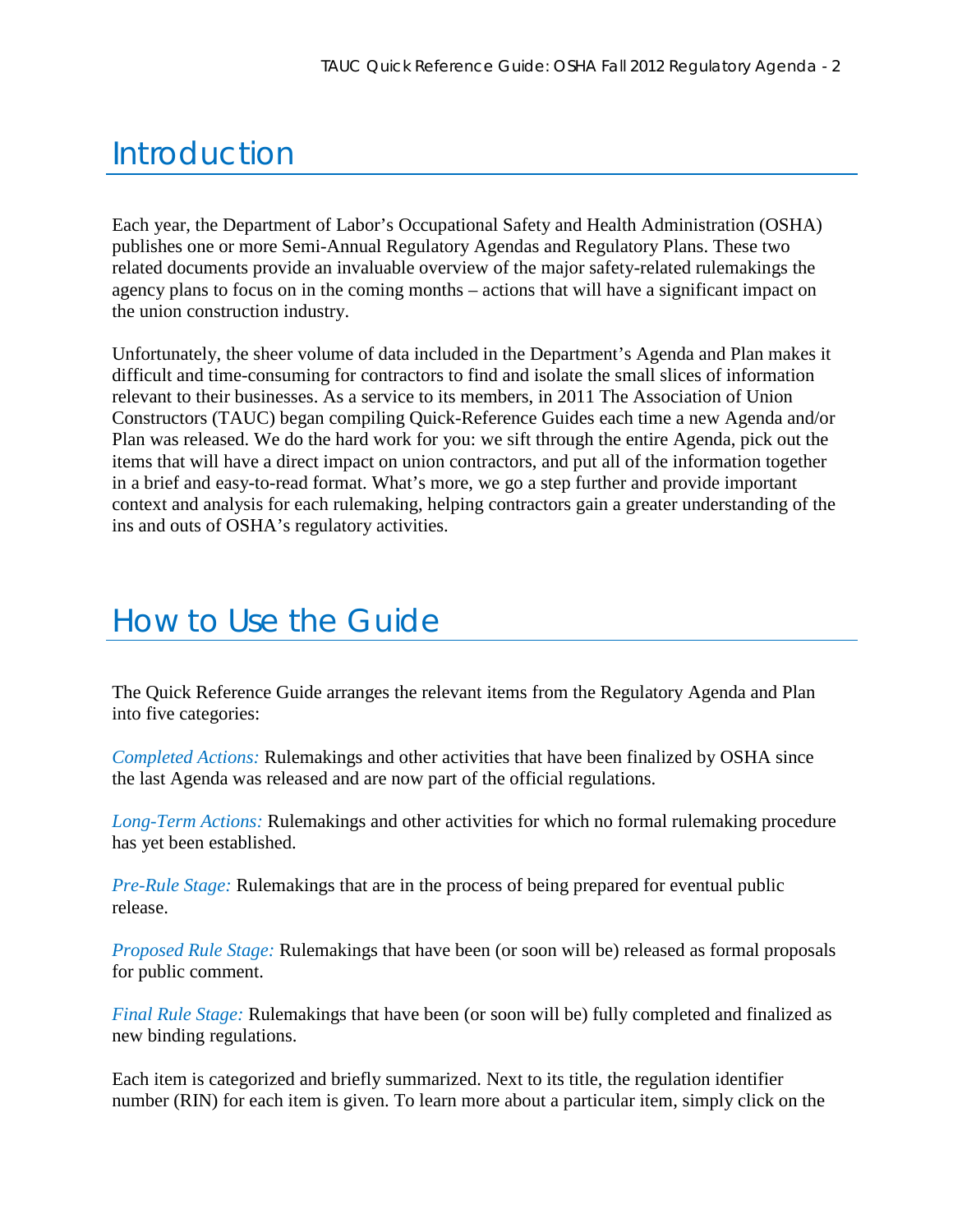<span id="page-2-0"></span>title and you will be sent to its official government entry on [Reginfo.gov.](http://www.reginfo.gov/) If you have comments or questions about any of the items, we encourage you to reach out directly to the OSHA contact person listed at the bottom of each hyperlinked page.

Again, the Quick Reference Guide should not be construed as a comprehensive overview of OSHA's (or the Department of Labor's) entire regulatory agenda. We have chosen only those items that TAUC believes will most directly impact our member contractors. We encourage you to take the time to read through the entire Agenda and Regulatory Plan, as there may be other items of interested not listed here which will be of interest to particular companies:

[Fall 2012 Semi-Annual Regulatory Agenda](http://www.reginfo.gov/public/do/eAgendaMain?operation=OPERATION_GET_AGENCY_RULE_LIST¤tPub=true&agencyCode=&showStage=active&agencyCd=1200&Image58.x=41&Image58.y=15)

#### [Regulatory Plan](http://www.tauc.org/files/DOL-2012-0008-0002.pdf)

**NOTE:** The symbol "**\*\*\***" before an item indicates that it is a newly introduced rulemaking that OSHA has not previously published in a regulatory agenda.

# Release Date

The Department of Labor's Fall 2012 Regulatory Agenda and related Fall 2012 Regulatory Plan were released on December 21, 2012.

# Completed Actions

#### Hawaii State Plan for [Occupational Safety and Health \(RIN 1218-AC78\)](http://www.regulations.gov/#!documentDetail;D=OSHA-2012-0029-0007)

OSHA proposed to reconsider final approval under section 18(e) of the OSH Act for the Hawaii State occupational safety and health plan, administered by the Division of Occupational Safety and Health (HIOSH) of the Hawaii Department of Labor and Industrial Relations. OSHA ultimately decided to modify the Hawaii State Plan's "final approval" determination under Section 18(e) of the Occupational Safety and Health Act (the Act) and to transition to "initial approval" status. OSHA is reinstating concurrent federal enforcement authority over occupational safety and health issues in the private sector, which have been solely covered by the Hawaii State Plan since 1984.

*Final step:* A final rule was issued on Sept. 21, 2012.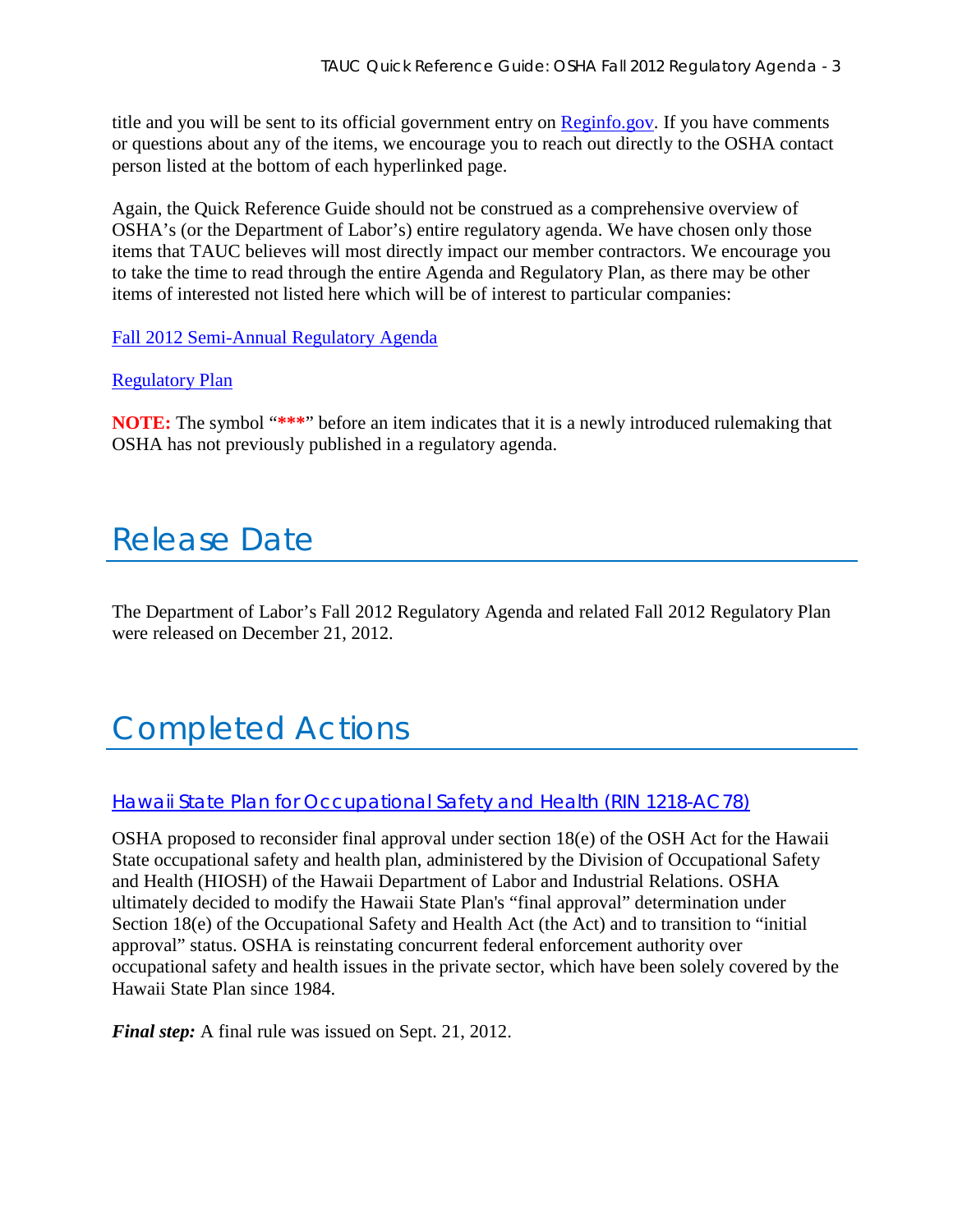[Hazard Communication \(RIN 1218-AC20\).](http://www.regulations.gov/#!documentDetail;D=OSHA-H022K-2006-0062-0676)

In 2006 OSHA began the process of adopting the Globally Harmonized System of Classification and Labeling of Chemicals (GHS), which has already been adopted by the United Nations and is in the process of being implemented in the European Union. The goal is to move to a single standard and eliminate the use of multiple sets of requirements for labels and safety data sheets for hazardous chemicals. The numerous requirements "present a compliance burden for U.S. manufacturers, distributors and transports involved in international trade," OSHA said.

*Final Step:* Final action was taken on March 26, 2012 and the new standard went into effect on May 25, 2012.

[Updating OSHA Standards Based on National Consensus Standards –](http://www.regulations.gov/#!documentDetail;D=OSHA-2011-0183-0009) Acetylene [\(RIN: 1218-AC64\).](http://www.regulations.gov/#!documentDetail;D=OSHA-2011-0183-0009)

In 2011 OSHA instituted a rulemaking to update the national consensus standards found in the OSH Act, since the organizations responsible for promulgating these standards have issued new and revised versions since the Act first went into effect 40 years ago. As part of this process, OSHA made plans to issue a direct final rule incorporating the latest standard for acetylene published by the Compressed Gas Association in 2009.

*Final Step:* A direct final rule incorporating the new standards was issued on March 8, 2012.

[Updating OSHA Standards Based on National Consensus Standards](http://www.regulations.gov/#!documentDetail;D=OSHA-2011-0184-0008) – Personal [Protection Equipment \(Head Protection\) \(RIN: 1218-AC65\).](http://www.regulations.gov/#!documentDetail;D=OSHA-2011-0184-0008)

OSHA has been in the process of updating the national consensus standards found in the OSH Act, since the organizations responsible for promulgating these standards have issued new and revised versions since the Act first went into effect 40 years ago. As part of this process, OSHA issued a direct final rule incorporating the latest PPE consensus standards for the general, construction, and maritime industries, including ANSI's 2009 edition of the Head Protection (ANSI Z-89.1) standard.

*Final Step:* A direct final rule incorporating the standard was issued on November 16, 2012.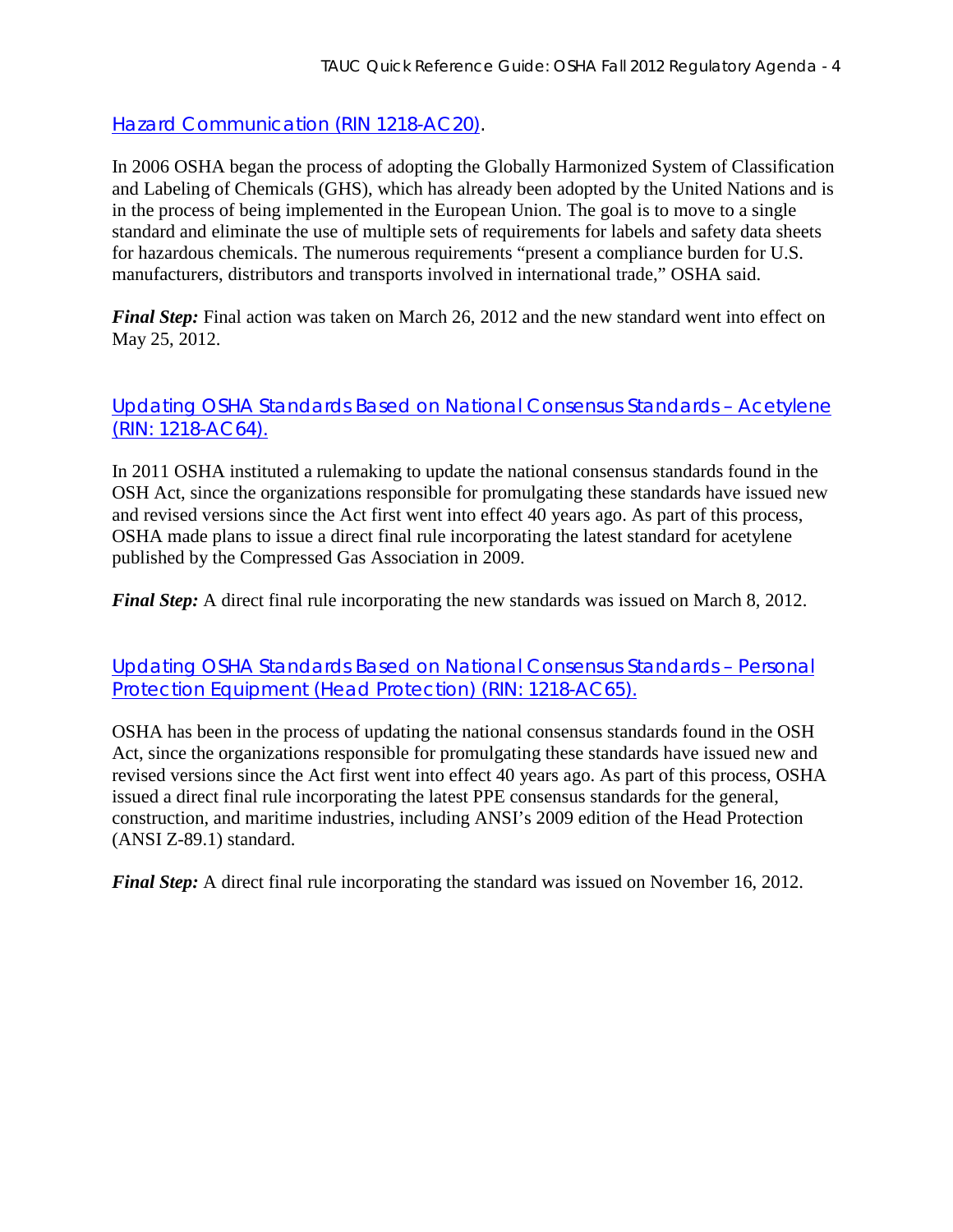# <span id="page-4-0"></span>Long-Term Actions

### [Occupational Injury and Illness Recording and Reporting Requirements -](http://www.reginfo.gov/public/do/eAgendaViewRule?pubId=201110&RIN=1218-AC45) [Musculoskeletal Disorders \(MSD\) Column \(RIN: 1218-AC45\)](http://www.reginfo.gov/public/do/eAgendaViewRule?pubId=201110&RIN=1218-AC45)

In 2003 the agency issued a rule removing a column used to record work-related musculoskeletal disorders (WMSD) from the OSHA 300 form. Since then, "OSHA has reconsidered the need for a 300 Log column for WMSD, and for defining 'musculoskeletal disorders' for checking the column," OSHA said. "The Agency believes that having aggregate data on WMSDs may help employers and workers track these injuries at individual workplaces, and that the Nation's occupational injury and illness information may benefit from improved statistics on WMSD. Improved WMSD information might also assist the Agency in its day-to-day activities and overall safety and health policymaking."

A notice of proposed rulemaking (NPRM) was issued in January 2010, and final action on the subject was originally scheduled for February 2011. However, in late January 2011, OSHA temporarily withdrew the proposed rule from the Office of Management and Budget so that the agency could gather more information from stakeholders in the small business community.

In conjunction with the U.S. Small Business Administration Office of Advocacy, OSHA scheduled two stakeholder meetings on April 11-12, 2011, to gather input from small businesses on the subject. On May 17, 2011, OSHA was scheduled to issue a Notice of Limited Reopening of Rulemaking Record.

*Next Step:* OSHA's next action is undetermined and no completion date has been set. Before being moved to the "Long-Term Actions" category, this agenda item was in the Proposed Rule Stage.

# Pre-Rule Stage

### [Combustible Dust \(RIN: 1218-AC41\)](http://www.reginfo.gov/public/do/eAgendaViewRule?pubId=201210&RIN=1218-AC41)

In 2009 OSHA started a rulemaking process to develop a combustible dust standard for the industry. "The U.S. Chemical Safety Board (CSB) completed a study of combustible dust hazards in late 2006, which identified 281 combustible dust incidents between 1980 and 2005 that killed 119 workers and injured another 718," OSHA reported. "Based on these findings, the CSB recommended the Agency pursue a rulemaking on this issue."

An advance notice of proposed rulemaking (ANPRM) was issued in 2009, followed by stakeholder meetings in 2009 and 2010. An expert forum on the subject was scheduled to be held in May 2011. OSHA had previously stated it would initiate the next step in the rulemaking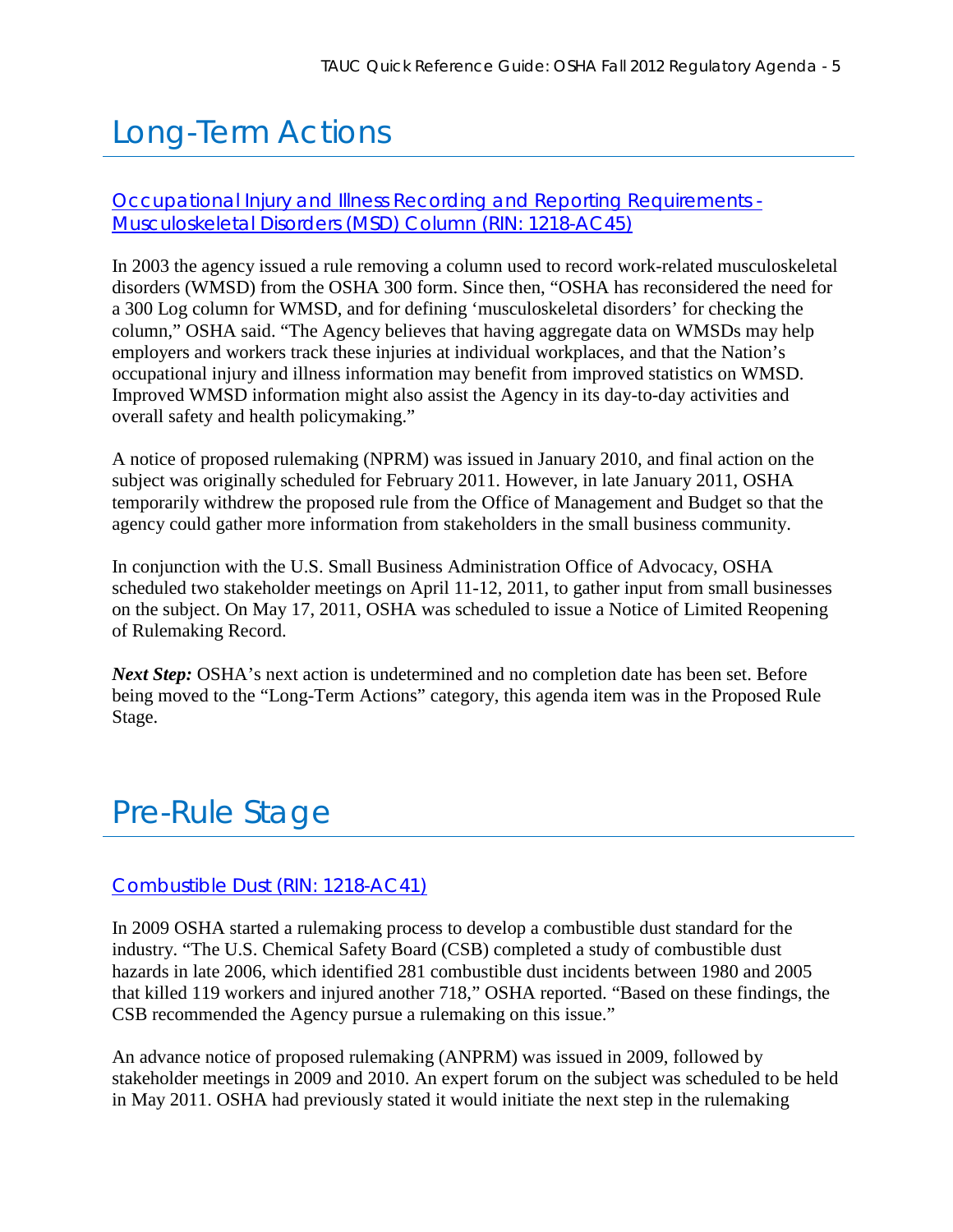process in April 2011 by soliciting input from small businesses that will be affected by the rule, an action required by the Small Business Regulatory Enforcement Fairness Act (SBREFA) of 1996. However, in the Spring 2011 Agenda, the item was moved into the "Long-Term Actions" category, with a next-action status of "undetermined."

*Next Step:* In the most recent agenda, the Combustible Dust item has been moved out of the Long-Term Actions category and back into the Pre-Rule Stage. SBREFA proceedings are scheduled to be initiated in October 2013.

### [Injury and Illness Prevention Program \(RIN: 1218-AC48\)](http://www.reginfo.gov/public/do/eAgendaViewRule?pubId=201210&RIN=1218-AC48)

OSHA is developing a rule requiring employers to implement an Injury and Illness Prevention Program. It involves planning, implementing, evaluating, and improving processes and activities that protect employee safety and health. The rule would build on the agency's voluntary Safety and Health Program Management Guidelines published in 1989, as well as lessons learned from other successful approaches and best practices.

This action is still in the pre-rule stage. OSHA held stakeholder meetings in June 2010. A plan to solicit input from small businesses that will be affected by the rule was previously scheduled to launch in June 2011, a step required by the Small Business Regulatory Enforcement Fairness Act (SBREFA) of 1996. However, in the 2011 Fall Agenda the SBREFA start dated was pushed back to January 2012.

*Next Step: SBREFA activities are scheduled to conclude in January 2013. A Notice of Proposed* Rulemaking (NPRM) is scheduled to be released in December 2013.

[Reinforced Concrete in Construction and Preventing Backover Injuries and](http://www.reginfo.gov/public/do/eAgendaViewRule?pubId=201210&RIN=1218-AC51)  [Fatalities \(RIN: 1218-AC51\)](http://www.reginfo.gov/public/do/eAgendaViewRule?pubId=201210&RIN=1218-AC51)

*On December 31, 2011, OSHA merged the rulemaking "Preventing Backover Injuries and Fatalities" (RIN: 1218-AC52), then in the pre-rule stage, with "Reinforced Concrete in Construction" (its previous RIN number remained unchanged and is still 1218-AC51). The name of the rulemaking was changed to reflect this merger.* 

OSHA is requesting information on employee safety risks in two areas, reinforcing operations in concrete work (construction only) and fatal backovers by vehicles and equipment (all industries). OSHA stated that current rules regarding reinforcing steel and post-tensioning activities do not adequately address worker hazards in work related to post-tensioning and reinforcing steel. Both are techniques for reinforcing concrete and are generally used in commercial and industrial construction. OSHA currently has few rules which address the steel reinforcing and posttensioning fields directly. Without adequate standards, the rate of accidents will likely rise.

In addition, backing vehicles and equipment are common causes of struck-by injuries and can also cause caught between injuries when backing vehicles and equipment pin a worker against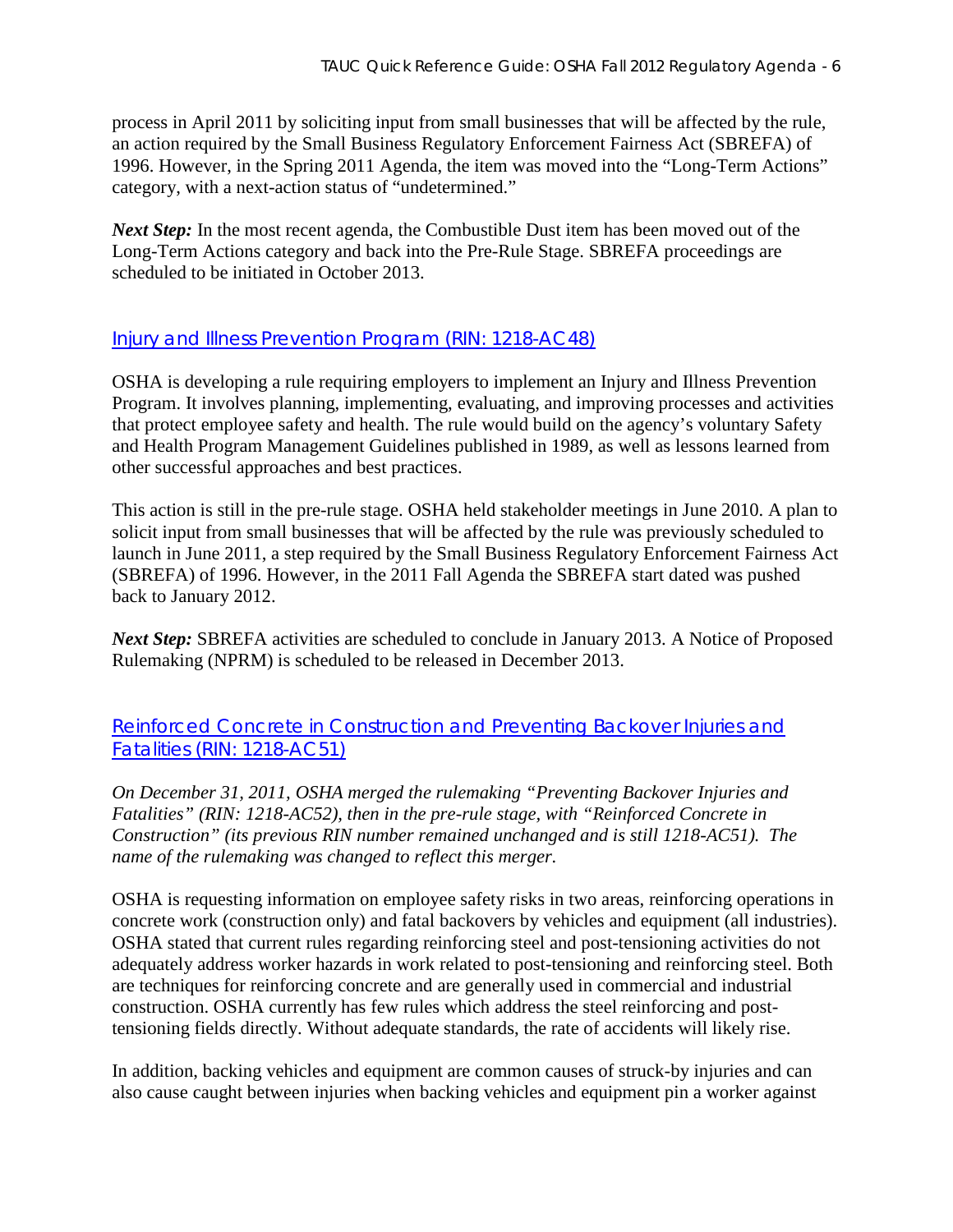<span id="page-6-0"></span>something else. NIOSH reports that 51% of worker on foot fatalities that occurred within a highway work zone involved backing vehicles. Emerging technologies in the field of operations include after market devices, such as cameras and proximity detection systems. The use of spotters and internal traffic control plans can also make backing operations safer.

OSHA believes that it is necessary to request information from those involved in the reinforcing concrete industry, backing operations, and the general public to better understand how to prevent these incidents.

*Next Step:* A Request for Information (RFI) was issued on March 29, 2012 and the comment period ended July 27. The next scheduled action is for OSHA to begin analyzing comments in February 2013.

### [Review/Lookback of OSHA Chemical Standards \(RIN: 1218-AC74\)](http://www.reginfo.gov/public/do/eAgendaViewRule?pubId=201210&RIN=1218-AC74)

The majority of OSHA's Permissible Exposure Limits (PELs) were adopted in 1971, under section 6(a) of the OSH Act and only a few have been successfully updated since that time. There is widespread agreement among industry, labor, and professional occupational safety and health organizations that OSHA's PELs are outdated and need revising in order to take into account newer scientific data that indicates that significant occupational health risks exist at levels below OSHA's current PELs.

In 1989, OSHA issued a final standard that lowered PELS for over 200 chemicals and added PELS for 164. However, the final rule was challenged and ultimately vacated by the 11th Circuit Court of Appeals in 1991 citing deficiencies in OSHA's analyses. Since that time OSHA has made attempts to examine its outdated PELs in light of the court's 1991 decision. Most recently, OSHA sought input through a stakeholder meeting and web forum to discuss various approaches that might be used to address its outdated PELs.

*Next step*: An initial Request for Information (RFI) was scheduled to be released in August 2012; in this most recent agenda, that release has been pushed back to May 2013.

# Proposed Rule Stage

#### [Occupational Exposure to Crystalline Silica \(RIN: 1218-AB70\)](http://www.reginfo.gov/public/do/eAgendaViewRule?pubId=201210&RIN=1218-AB70)

OSHA is in the process of updating current exposure limits for crystalline silica, classified as a human carcinogen. Construction workers are exposed to silica dust in a number of different ways. Long-term exposure to high levels of the substance can cause silicosis, which is fatal. "Exposure to crystalline silica has also been associated with an increased risk of developing tuberculosis and other nonmalignant respiratory diseases, as well as renal and autoimmune diseases," OSHA said. "Exposure studies and OSHA enforcement data indicate that some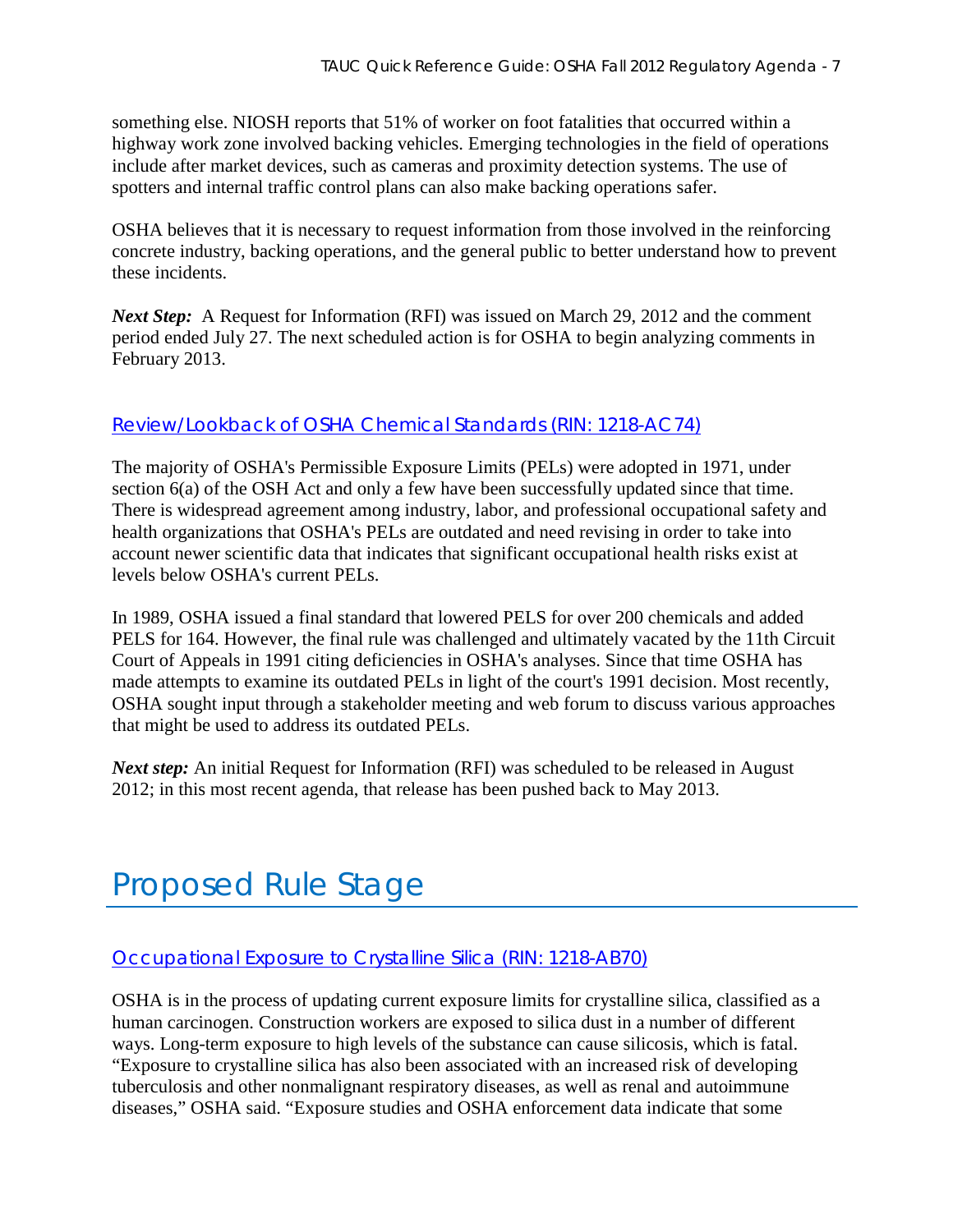workers continue to be exposed to levels of crystalline silica far in excess of current exposure limits…There is a particular need for the agency to modernize its exposure limits for construction and shipyard workers, and to address some specific issues that will need to be resolved to propose a comprehensive standard."

*Next Step:* OSHA began its rulemaking in 2003. The next step is to issue a Notice of Proposed Rulemaking (NPRM). Previous agendas listed April 2011, June 2011 and February 2012 as dates the NPRM would be issued. In this most recent agenda, OSHA has pushed back the released date of the NPRM to May 2013.

### [Occupational Exposure to Beryllium \(RIN: 1218-AB76\)](http://www.reginfo.gov/public/do/eAgendaViewRule?pubId=201210&RIN=1218-AB76)

Beryllium is found in coal and copper slag, which is sometimes used as a substitute for sand in abrasive blasting operations. OSHA had been developing a risk assessment on the relationship between exposure to beryllium and the development of adverse health effects, including lung cancer and a condition known as chronic beryllium disease, or CBD.

OSHA has been working on this issue since 2002. A peer review of the health effects was completed in November 2010. OSHA said an economic peer review of its draft risk assessment was scheduled to be completed in June 2011. OSHA then moved the item to the Long-Term Actions category with a next-action status of "undetermined." Before being moved to the Long-Term Actions category, the agenda item was in the Pre-Rule Stage.

*Next Step:* In this most recent Agenda, OSHA moved Beryllium out of the Long-Term Actions category and bumped it up to the Proposed Rule Stage. A Notice of Proposed Rulemaking is scheduled to be released in July 2013.

### [Improve Tracking of Workplace Injuries and Illnesses \(RIN: 1218-AC49\)](http://www.reginfo.gov/public/do/eAgendaViewRule?pubId=201210&RIN=1218-AC49)

*This item was previously titled "Modernizing OSHA's Reporting System;" the title was changed in 2012. The RIN remains unchanged.* 

OSHA is proposing changes to its reporting system for occupational injuries and illnesses. An updated and modernized reporting system would enable a more efficient and timely collection of data and would improve the accuracy and availability of the relevant records and statistics. This proposal involves modification to 29 CFR part 1904.41 to expand OSHA's legal authority to collect and make available injury and illness information required under part 1904.

OSHA is seeking to modify its current injury and illness recordkeeping regulation and develop a modernized (electronic) recordkeeping system in ways that will help OSHA, employers, employees, researchers, and the public prevent workplace injuries and illnesses as well as, supporting President Obama's Open Government Initiative, increase the ability of the public to easily find, download, and use the resulting dataset generated and held by the Federal Government.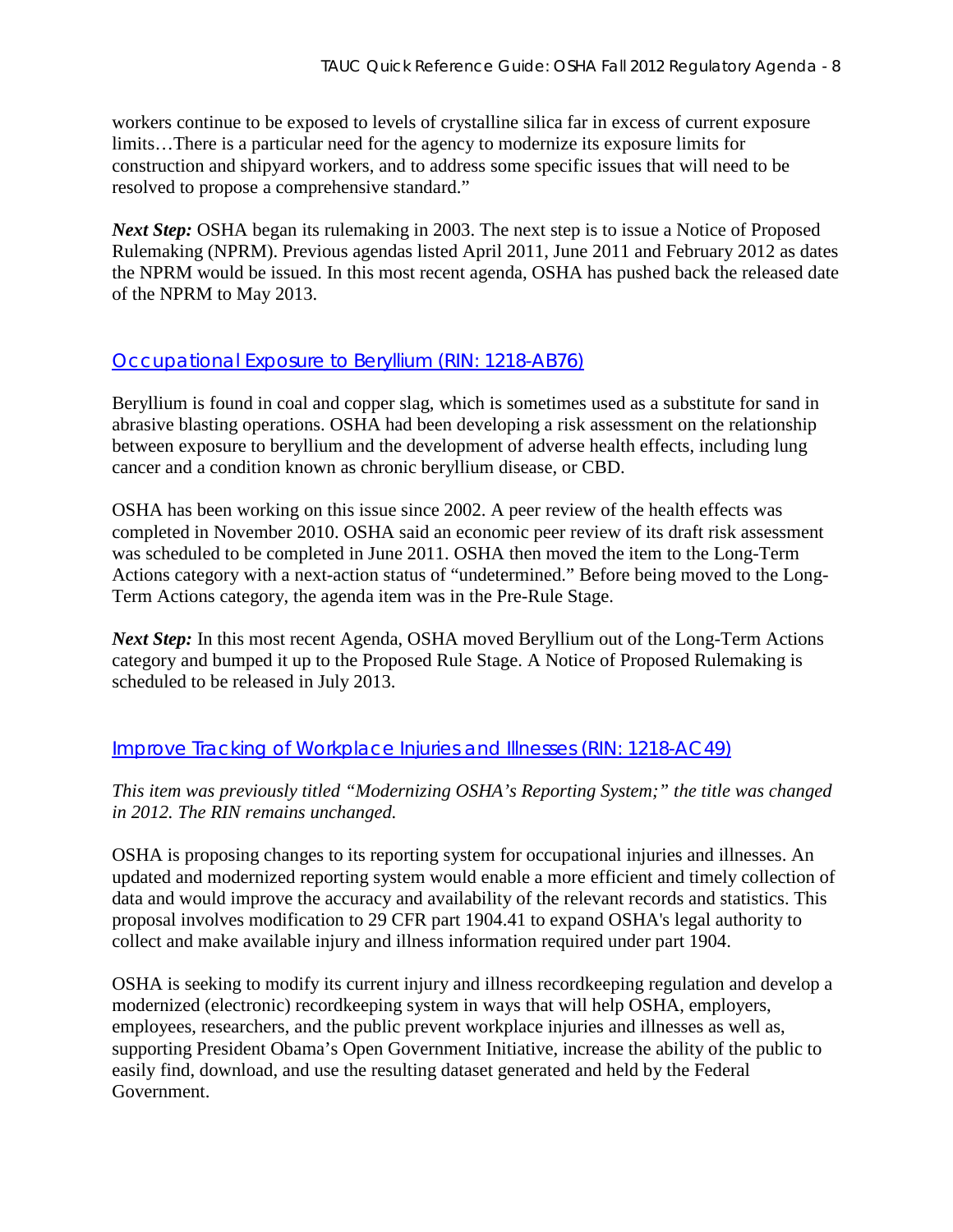*Next Step:* Stakeholder meetings were held in 2010. A Notice of Proposed Rulemaking (NPRM) was previously scheduled to be released in September 2011 and then February 2012; the date has once again been pushed back to May 2013.

### [Revising the Underground Construction and Demolition Standards To Make the](http://www.reginfo.gov/public/do/eAgendaViewRule?pubId=201210&RIN=1218-AC61)  [Cranes and Derricks in Construction Rule Applicable to those Activities \(RIN:](http://www.reginfo.gov/public/do/eAgendaViewRule?pubId=201210&RIN=1218-AC61)  [1218-AC61\)](http://www.reginfo.gov/public/do/eAgendaViewRule?pubId=201210&RIN=1218-AC61)

OSHA is planning to release a direct final rule will clarify and simplify the agency's standards applicable to cranes and derricks in construction by establishing a single set of standards for all construction activities involving cranes and derricks. OSHA's August 2010 final rule for cranes and derricks (75 FR 47096) was originally intended to apply to all crane and derrick use in construction. However, two subsectors of construction work, demolition and underground construction, were exempted from coverage under the new standard, in an effort to ensure that employers involved in those types of work were given sufficient notice to comply with the new rule. These subsectors currently remain covered under the previous rule governing crane and derrick use in construction. This direct final rule will, therefore, apply the new cranes and derricks rule to both demolition and underground construction work.

A proposed rule will accompany the direct final rule. Should OSHA receive significant adverse comment on this direct final rule, it will withdraw the direct final rule and proceed with the accompanying proposed rule.

*Next Step*: A direct final rule was issued August 17, 2012 and went into effect November 15. A Notice of Proposed Rulemaking and Final Rule are both scheduled to be issued in March 2013.

### [Standards Improvement Project IV \(SIP IV\) \(RIN: 1218-AC67\)](http://www.reginfo.gov/public/do/eAgendaViewRule?pubId=201210&RIN=1218-AC67)

OSHA's Standards Improvement Projects (SIPs) are intended to remove or revise duplicative, unnecessary, and inconsistent safety and health standards. OSHA has published three earlier final standards to remove unnecessary provisions, thus reducing costs or paperwork burden on affected employers; the most recent, SIP III, was issued in June 2011 and went into effect on July 8, 2011.

The fourth SIP will focus on identifying unnecessary or duplicative provisions or paperwork requirements and is limited solely to the construction standards in 29 CFR 1926.

*Next Step:* A Notice of Proposed Rulemaking was issued on December 6, 2012 and the comment period will end on February 4, 2013. No further actions were listed.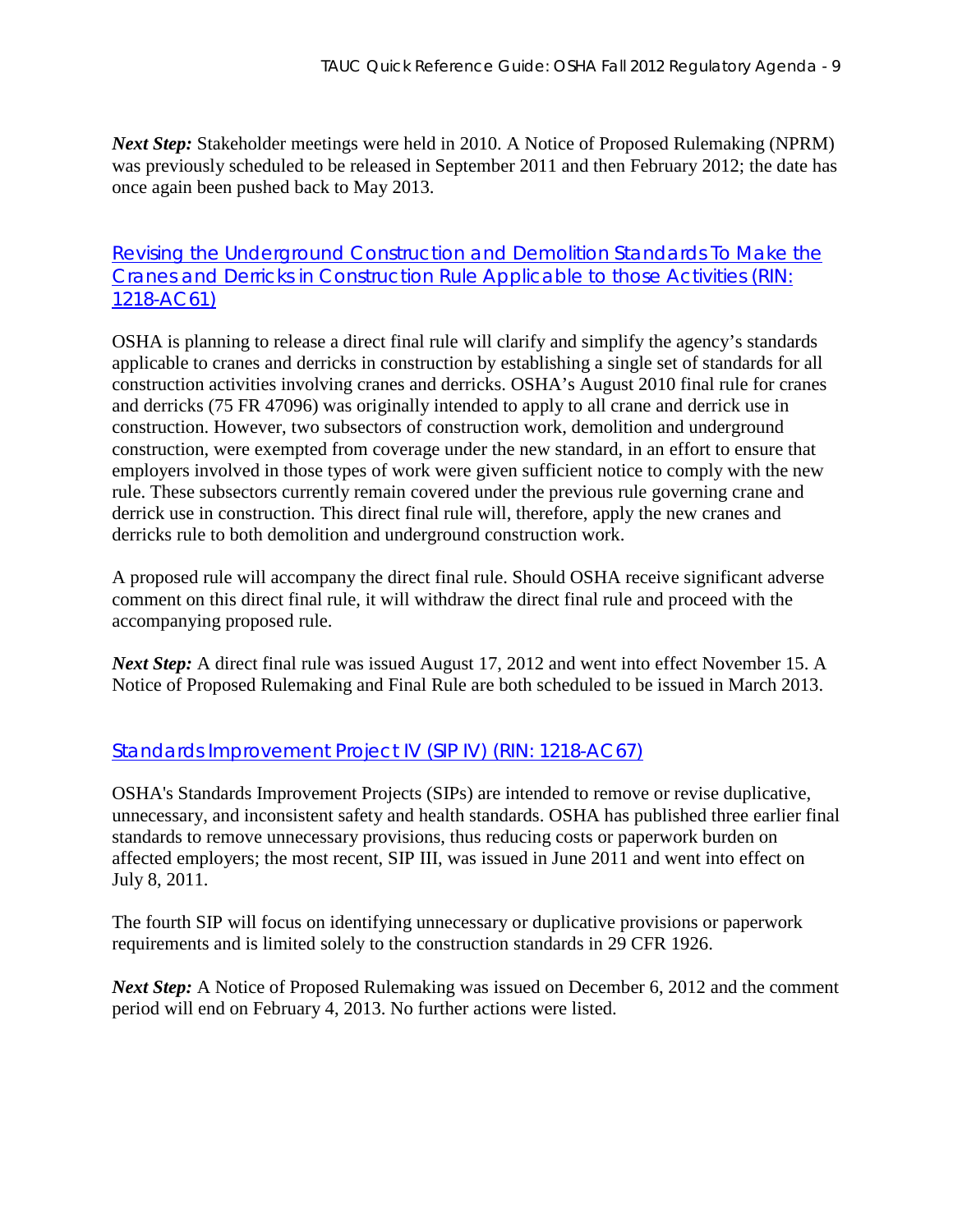## [Cranes and Derricks in Construction: Revision to Digger Derricks' Requirements](http://www.reginfo.gov/public/do/eAgendaViewRule?pubId=201210&RIN=1218-AC75)  [\(RIN: 1218-AC75\)](http://www.reginfo.gov/public/do/eAgendaViewRule?pubId=201210&RIN=1218-AC75)

OSHA published its final Cranes and Derricks in Construction Standard in August 2010. Edison Electric Institute (EEI) filed a petition for review challenging several aspects of the standard, including the scope of the exemption for digger derricks. As part of the settlement agreement with EEI, the Agency agreed to publish a direct final rule expanding the scope of a partial exemption for work by digger derricks. The Agency in the direct final rule will revise the scope provision on digger derricks as an exemption for all work done by digger derricks covered by subpart V of 29 CFR 1926.

*Next Step:* A Direct Final Rule (DFR), along with a Notice of Proposed Rulemaking (NPRM), was issued on November 9, 2012. The NPRM comment period ended on December 20. Final action is scheduled for February 2013.

## **\*\*\*** [Approved State Plans for Occupational Safety and Health \(RIN: 1218-AC76\)](http://www.reginfo.gov/public/do/eAgendaViewRule?pubId=201210&RIN=1218-AC76)

OSHA will propose a revision to each State's subpart under 29 CFR section 1952 and 29 CFR section 1956 to scale back the detailed descriptions of OSHA-approved state plans, including the jurisdictional explanation, purely historical data, and other unnecessary information that may be subject to change. The purpose of this revision is to eliminate the requirement to engage in the arduous rulemaking process in order to make changes to a state plan's jurisdiction or other descriptive language.

*Next Step:* A Notice of Proposed Rulemaking (NPRM) is scheduled to be released in June 2013.

## **\*\*\*** [Consensus Standard Update –](http://www.reginfo.gov/public/do/eAgendaViewRule?pubId=201210&RIN=1218-AC77) Signage (RIN: 1218-AC77)

OSHA has an ongoing effort to update references to consensus standards published by standardsdeveloping organizations (SDOs) throughout its rules. The goal of these rulemaking updates is to improve workplace safety and health by ensuring that consensus standards referenced in OSHA regulations reflect current industry practice and state-of-the-art technology.

29 CFR 1910.6 incorporates by reference the 1967 version of ANSI Z53.1, Safety Code for Marking Physical Hazards and the Identification of Certain Equipment, and the 1968 version of ANSI Z53.1, Specification for Accident Prevention Signs. Three OSHA standards (1910.97, Nonionizing radiation; 1910.145, Specifications for accident prevention signs and tags; 1910.261, Pulp, paper, and paper-board mills) refer to these consensus standards. Most employers continue to use signs meeting the consensus standards currently referenced in the OSHA standards. The older signs not only have a long life; the employers do not want to use "newer" versions and be subject to a "de minimus" citation.

Preliminary review indicates that signs meeting the latest edition of the consensus standard would advance workplace safety over and above the currently required signs. Signs meeting the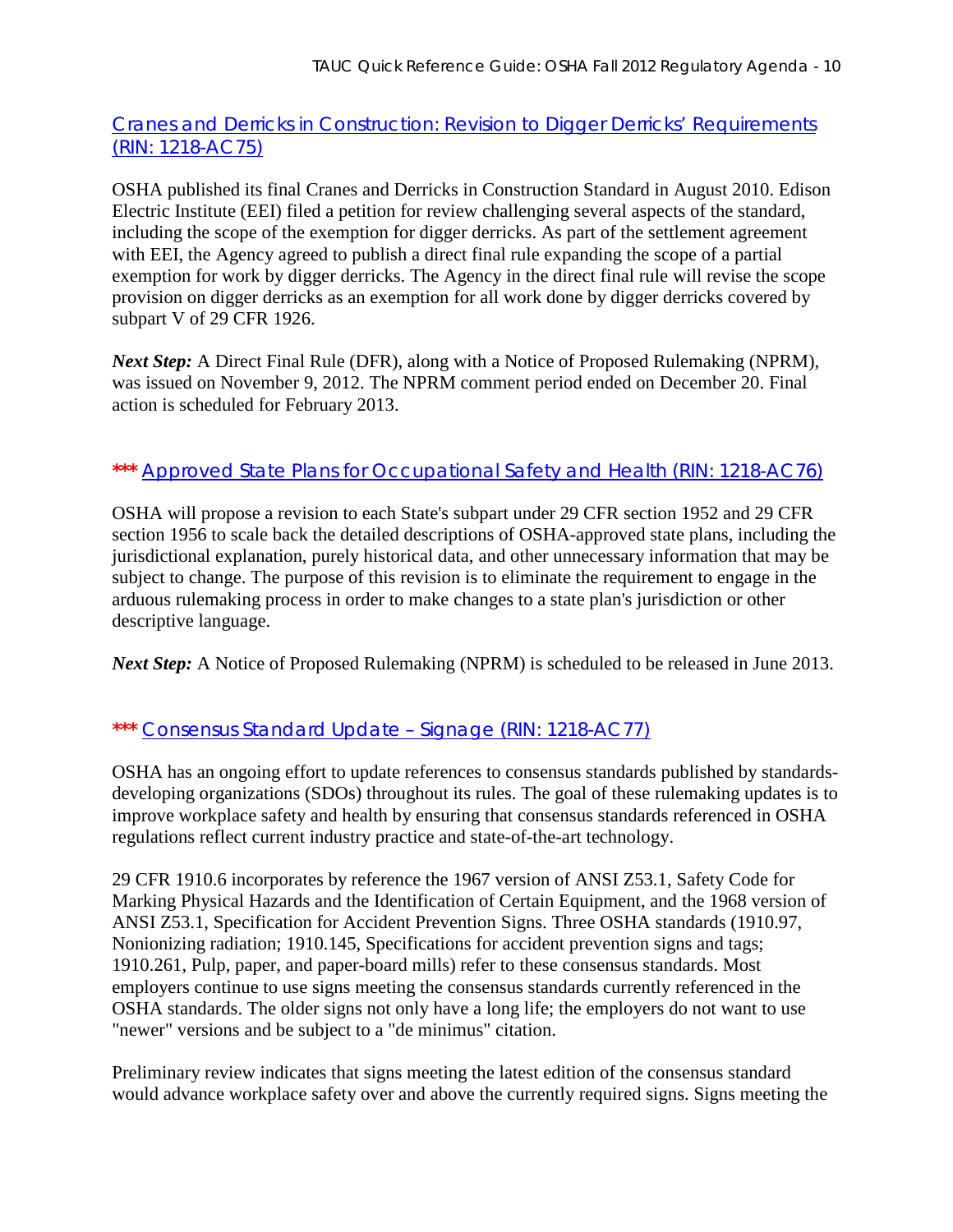<span id="page-10-0"></span>latest edition use the same color code and wording as ones meeting the older consensus standard, but also provide much more guidance as to the nature of the hazard, the consequences of the hazard, how to avoid the hazard, and the seriousness level of the hazard. Signs meeting the latest edition also are supported by human factors research on effective warning, and are supported by modern risk assessment methodologies for reducing risk. In addition, signs meeting the latest edition can use multiple language panels that could be a benefit to non-English speaking workers, and also meet the legal criteria for "adequate warnings" based on case law.

OSHA proposes updating the reference to the version of the consensus standard, while grandfathering older signs that comply with the current OSHA requirements. Using the same strategy as in other consensus standard references updates, OSHA will publish a Direct Final Rule (DFR) con-currently with a Notice of Proposed Rulemaking (NPRM). If OSHA does not receive significant adverse comments on the DFR, it will confirm the effective date of the DFR and withdraw the NPRM. If OSHA does receive significant adverse comments, it will withdraw the DFR and proceed with the rule proposal process.

*Next Step:* The NPRM and DFR are scheduled to be issued in April 2013.

### **\*\*\*** [Revocation of Periodic Records \(RIN: 1218-AC80\)](http://www.reginfo.gov/public/do/eAgendaViewRule?pubId=201210&RIN=1218-AC80)

As part of the Department of Labor's burden hour and cost reduction initiatives, OSHA will examine revoking requirements for employers to prepare and maintain periodic records certifying that the employer performed the required tests and inspections on machinery. The purpose of revoking these records is to minimize paperwork burdens imposed on employers.

Recently, OSHA revoked requirements that employers develop and retain training records for a number of standards when the revocation did not adversely affect worker safety and health. OSHA is examining other periodic records specified in its standards to identify additional paperwork requirements that the Agency could revoke without adversely affecting worker safety and health.

*Next Step:* A Notice of Proposed Rulemaking (NPRM) and Direct Final Rule (DFR) are scheduled to be released in March 2013.

# Final Rule Stage

### [Confined Spaces in Construction \(RIN: 1218-AB47\)](http://www.reginfo.gov/public/do/eAgendaViewRule?pubId=201210&RIN=1218-AB47)

"In January 1993, OSHA issued a general industry rule to protect employees who enter confined spaces," the agency explained. "This standard does not apply to the construction industry because of differences in the nature of the worksite in the construction industry. In discussions with the United Steel Workers of America on a settlement agreement for the general industry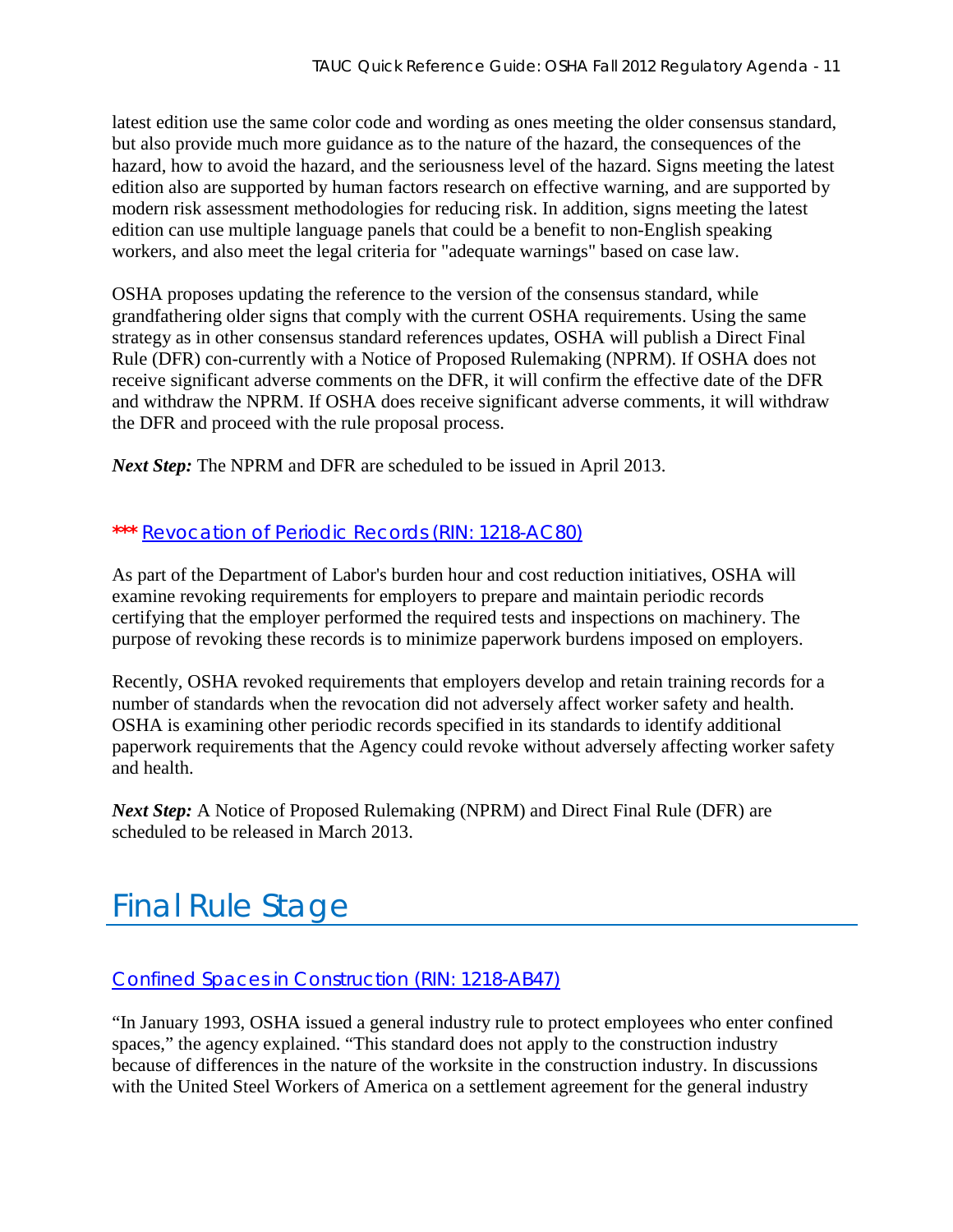standard, OSHA agreed to issue a proposed rule to extend confined-space protection to construction workers appropriate to their work environment."

*Next Step:* A Notice of Proposed Rulemaking (NPRM) was issued in 2007. Final action on the item was previously scheduled for November 2011, then June 2012. In this most recent agenda, OSHA has scheduled a Final Rule for July 2013.

## [Electric Power Transmission and Distribution; Electrical Protective Equipment \(RIN:](http://www.reginfo.gov/public/do/eAgendaViewRule?pubId=201210&RIN=1218-AB67)  [1218-AB67\)](http://www.reginfo.gov/public/do/eAgendaViewRule?pubId=201210&RIN=1218-AB67)

Electrical hazards are a major cause of occupational death in the United States. The annual fatality rate for power line workers is about 50 deaths per 100,000 employees. The construction industry standard addressing the safety of these workers during the construction of electric power transmission and distribution lines is nearly 40 years old. OSHA has developed a revision of this standard that will prevent many of these fatalities, add flexibility to the standard, and update and streamline the standard. OSHA also intends to amend the corresponding standard for general industry so that requirements for work performed during the maintenance of electric power transmission and distribution installations are the same as those for similar work in construction. In addition, OSHA will be revising a few miscellaneous general industry requirements primarily affecting electric transmission and distribution work, including provisions on electrical protective equipment and foot protection. This rulemaking also addresses fall protection in aerial lifts for work on power generation, transmission, and distribution installations.

OSHA published an NPRM on June 15, 2005. A public hearing was held from March 6 through March 14, 2006. OSHA reopened the record to gather additional information on minimum approach distances for specific ranges of voltages. The record was reopened a second time to allow more time for comment and to gather information on minimum approach distances for all voltages and on the newly revised Institute of Electrical and Electronics Engineers consensus standard. Additionally, a public hearing was held on October 28, 2009.

*Next Step:* A Final Rule is scheduled to be released in March 2013.

### [Walking Working Surfaces and Personal Fall Protection Systems \(Slips, Trips, and](http://www.reginfo.gov/public/do/eAgendaViewRule?pubId=201210&RIN=1218-AB80)  [Fall Prevention\) \(RIN: 1218-AB80\)](http://www.reginfo.gov/public/do/eAgendaViewRule?pubId=201210&RIN=1218-AB80)

In 1990, OSHA first proposed a rule addressing hazards on walking surfaces (including slips and trips) as well as requirements for personal fall protection systems. After reopening the comment period in 2003, the agency realized the original rule was out-of-date and published a second notice of proposed rulemaking in May 2010. Public hearings on the revised rulemaking were held January 18-21, 2011.

*Next Step:* Final action was previously scheduled for October 2012. In this most recent agenda, OSHA has scheduled a release of the Final Rule for August 2013.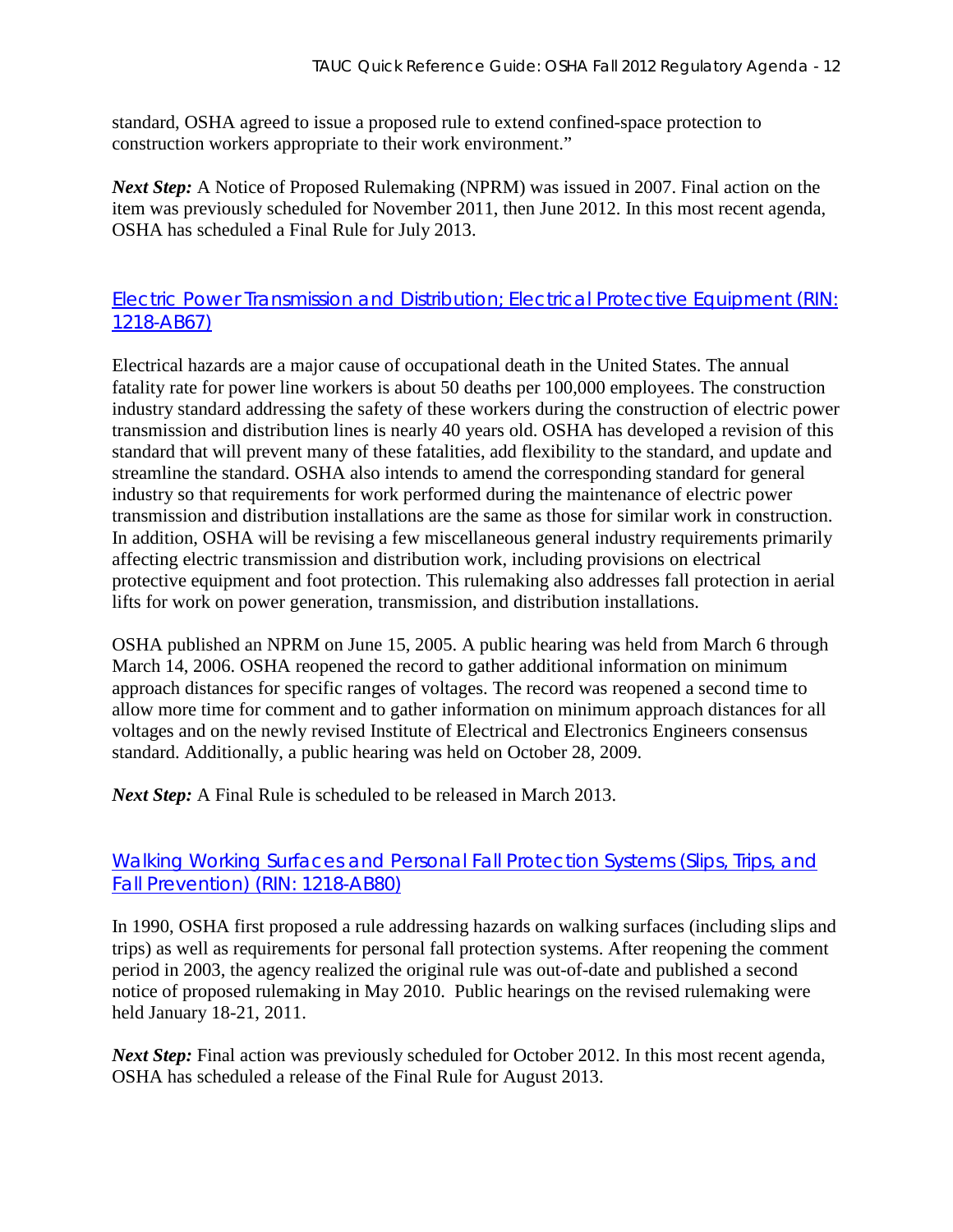## [Cooperative Agreements \(RIN: 1218-AC32\)](http://www.reginfo.gov/public/do/eAgendaViewRule?pubId=201210&RIN=1218-AC32)

OSHA is proposing to revise its regulations for the federally funded On-site Consultation Program to: a) Clarify the ability of the Assistant Secretary to define sites which would receive inspections regardless of Safety and Health Achievement Recognition Program (SHARP) exemption status; b) allow Compliance Safety and Health Officers to proceed with enforcement visits resulting from referrals at sites undergoing Consultation visits and at sites that have been awarded SHARP status; and c) limit the deletion period from OSHA's programmed inspection schedule for those employers participating in the SHARP program.

A notice of proposed rulemaking was issued in September 2010 and ended in November 2010.

*Next Step:* Final action was previously scheduled for May 2012. In this most recent agenda, OSHA has set a date of April 2013 for final action.

### [NAICS Update and Reporting Provisions \(RIN: 1218-AC50\)](http://www.reginfo.gov/public/do/eAgendaViewRule?pubId=201210&RIN=1218-AC50)

OSHA is proposing changes to two aspects of its recordkeeping and reporting requirements, the second of which is of the most interest to the construction industry: "OSHA is proposing to revise the reporting requirements regarding the obligations of employers to report to OSHA the occurrence of fatalities and certain injuries," the agency explained. "The existing regulations require employers to report to OSHA within 8 hours any work-related incident resulting in the death of an employee or the in-patient hospitalization of three or more employees." The proposed rule would require an employer to report to OSHA, within eight hours, all work-related fatalities and all work-related in-patient hospitalizations; and within 24 hours, all work-related amputations.

A Notice of Proposed Rulemaking (NPRM) was released on June 22, 2011. The comment period ended on Sept. 20, 2011 and was then reopened, closing again on Oct. 28, 2011.

*Next Step:* OSHA has scheduled final action for May 2013.

### [Vertical Tandem Lifts \(RIN: 1218-AC72\)](http://www.reginfo.gov/public/do/eAgendaViewRule?pubId=201210&RIN=1218-AC72)

OSHA issued a final rule on Longshoring on July 25, 1997 (62 FR 40142). In that rule, the Agency reserved provisions related to vertical tandem lifts. Vertical tandem lifts (VTLs) involve the lifting of two or more empty intermodal containers, secured together with twist locks. OSHA worked with national and international organizations to gather additional information on the safety of VTLs. The Agency published an NPRM to address safety issues related to VTLs.

The extended comment period concluded February 13, 2004, and an informal public hearing was held on July 29 to 30, 2004. The rulemaking record closed on June 27, 2005. The Agency published a final rule for vertical tandem lifts on December 10, 2008. On June 17, 2011, the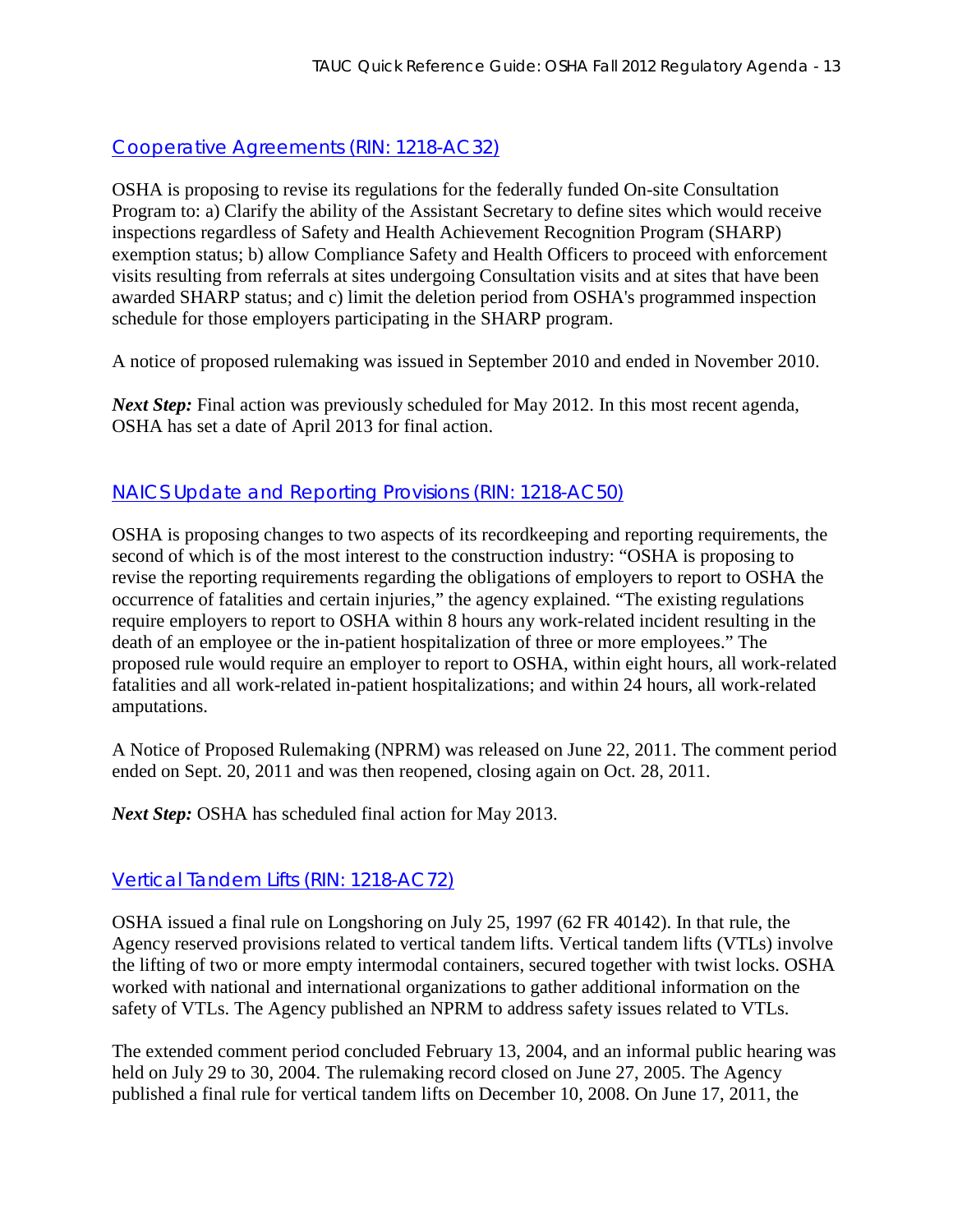United States Court of Appeals for the District of Columbia Circuit remanded two provisions of the VTL final rule: the inspection requirement with respect to ship-to-shore VTLs and the total ban on platform container VTLs. According to the court's decision, there was insufficient evidence in the record that complying with those two provisions was technologically feasible. OSHA is reopening the record to assess the technological feasibility of those two provisions.

Next step: An action titled "Final (Remand)" is scheduled for May 2013.

# Calendar Summary of Upcoming OSHA Actions

## **FEBRUARY 2013**

[Reinforced Concrete in Construction and Preventing Backover Injuries and](http://www.reginfo.gov/public/do/eAgendaViewRule?pubId=201210&RIN=1218-AC51)  [Fatalities \(RIN: 1218-AC51\).](http://www.reginfo.gov/public/do/eAgendaViewRule?pubId=201210&RIN=1218-AC51) OSHA will begin analyzing comments received during the review request period.

[Standards Improvement Project IV \(SIP IV\) \(RIN: 1218-AC67\).](http://www.reginfo.gov/public/do/eAgendaViewRule?pubId=201210&RIN=1218-AC67) Comment period on NPRM ends February 4.

[Cranes and Derricks in Construction: Revision to Digger Derricks' Requirements](http://www.reginfo.gov/public/do/eAgendaViewRule?pubId=201210&RIN=1218-AC75)  [\(RIN: 1218-AC75\).](http://www.reginfo.gov/public/do/eAgendaViewRule?pubId=201210&RIN=1218-AC75) Final action is scheduled.

## **MARCH 2013**

[Revising the Underground Construction and Demolition Standards To Make the](http://www.reginfo.gov/public/do/eAgendaViewRule?pubId=201210&RIN=1218-AC61)  [Cranes and Derricks in Construction Rule Applicable to those Activities \(RIN:](http://www.reginfo.gov/public/do/eAgendaViewRule?pubId=201210&RIN=1218-AC61)  [1218-AC61\).](http://www.reginfo.gov/public/do/eAgendaViewRule?pubId=201210&RIN=1218-AC61) A Notice of Proposed Rulemaking and Final Rule are both scheduled to be issued.

[Revocation of Periodic Records \(RIN: 1218-AC80\).](http://www.reginfo.gov/public/do/eAgendaViewRule?pubId=201210&RIN=1218-AC80) A Notice of Proposed Rulemaking (NPRM) and Direct Final Rule (DFR) are scheduled to be released.

[Electric Power Transmission and Distribution; Electrical Protective Equipment \(RIN:](http://www.reginfo.gov/public/do/eAgendaViewRule?pubId=201210&RIN=1218-AB67)  [1218-AB67\).](http://www.reginfo.gov/public/do/eAgendaViewRule?pubId=201210&RIN=1218-AB67) A Final Rule is scheduled to be released.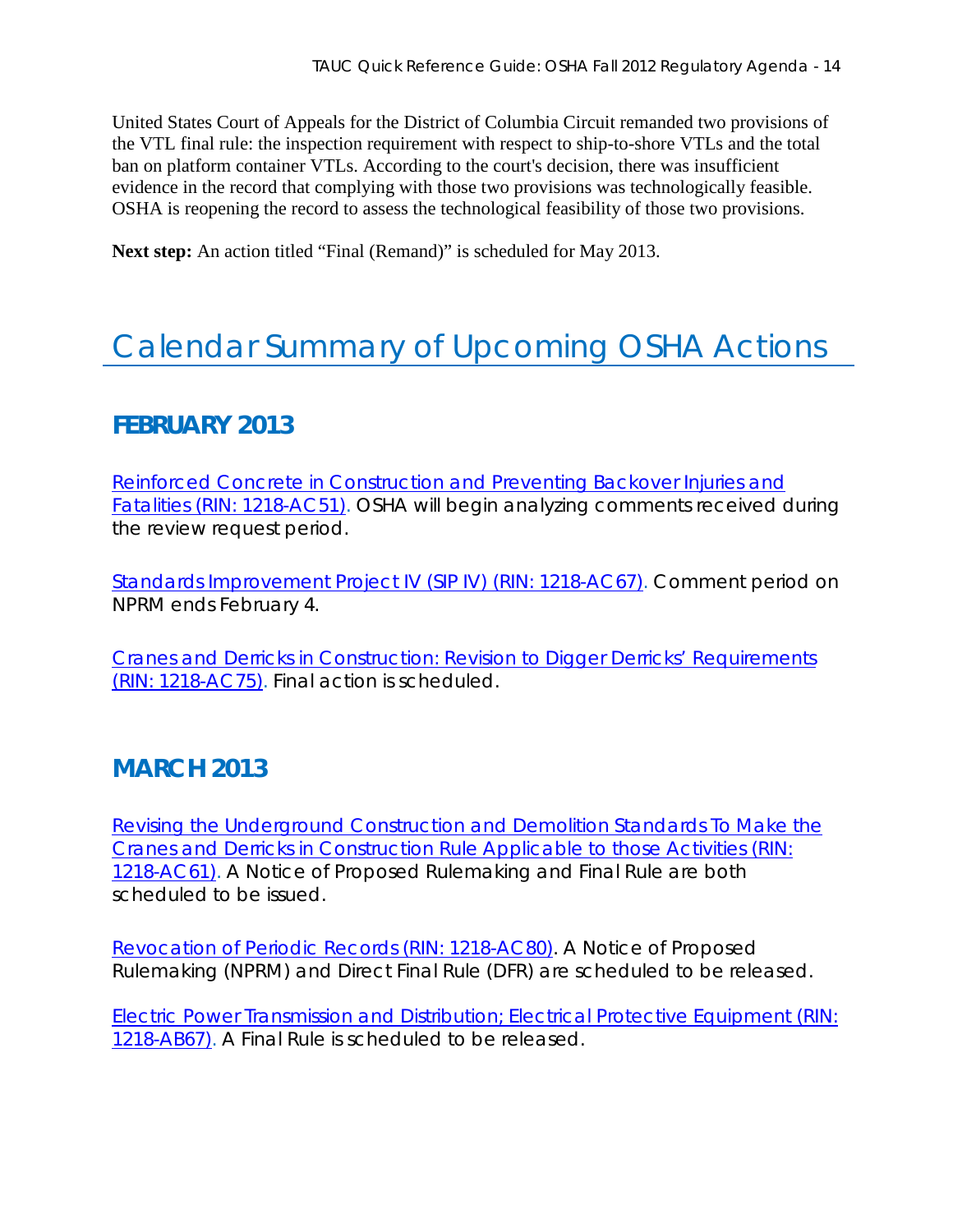# **APRIL 2013**

[Consensus Standard Update –](http://www.reginfo.gov/public/do/eAgendaViewRule?pubId=201210&RIN=1218-AC77) Signage (RIN: 1218-AC77). A Notice of Proposed Rulemaking (NPRM) and Direct Final Rule (DFR) are scheduled to be released.

[Cooperative Agreements \(RIN: 1218-AC32\).](http://www.reginfo.gov/public/do/eAgendaViewRule?pubId=201210&RIN=1218-AC32) Final action scheduled.

# **MAY 2013**

[Review/Lookback of OSHA Chemical Standards \(RIN: 1218-AC74\).](http://www.reginfo.gov/public/do/eAgendaViewRule?pubId=201210&RIN=1218-AC74) An initial Request for Information (RFI) is scheduled for release.

[Occupational Exposure to Crystalline Silica \(RIN: 1218-AB70\).](http://www.reginfo.gov/public/do/eAgendaViewRule?pubId=201210&RIN=1218-AB70) NPRM is scheduled to be released.

[Improve Tracking of Workplace Injuries and Illnesses \(RIN: 1218-AC49\).](http://www.reginfo.gov/public/do/eAgendaViewRule?pubId=201210&RIN=1218-AC49) A Notice of Proposed Rulemaking (NPRM) is scheduled for release.

[NAICS Update and Reporting Provisions \(RIN: 1218-AC50\).](http://www.reginfo.gov/public/do/eAgendaViewRule?pubId=201210&RIN=1218-AC50) Final action scheduled.

[Vertical Tandem Lifts \(RIN: 1218-AC72\).](http://www.reginfo.gov/public/do/eAgendaViewRule?pubId=201210&RIN=1218-AC72) Final (Remand) scheduled.

# **JUNE 2013**

[Approved State Plans for Occupational Safety and Health \(RIN: 1218-AC76\).](http://www.reginfo.gov/public/do/eAgendaViewRule?pubId=201210&RIN=1218-AC76) A Notice of Proposed Rulemaking (NPRM) is scheduled to be released.

# **JULY 2013**

[Occupational Exposure to Beryllium \(RIN: 1218-AB76\).](http://www.reginfo.gov/public/do/eAgendaViewRule?pubId=201210&RIN=1218-AB76) A Notice of Proposed Rulemaking is scheduled to be released.

[Confined Spaces in Construction \(RIN: 1218-AB47\).](http://www.reginfo.gov/public/do/eAgendaViewRule?pubId=201210&RIN=1218-AB47) A Final Rule is scheduled for release.